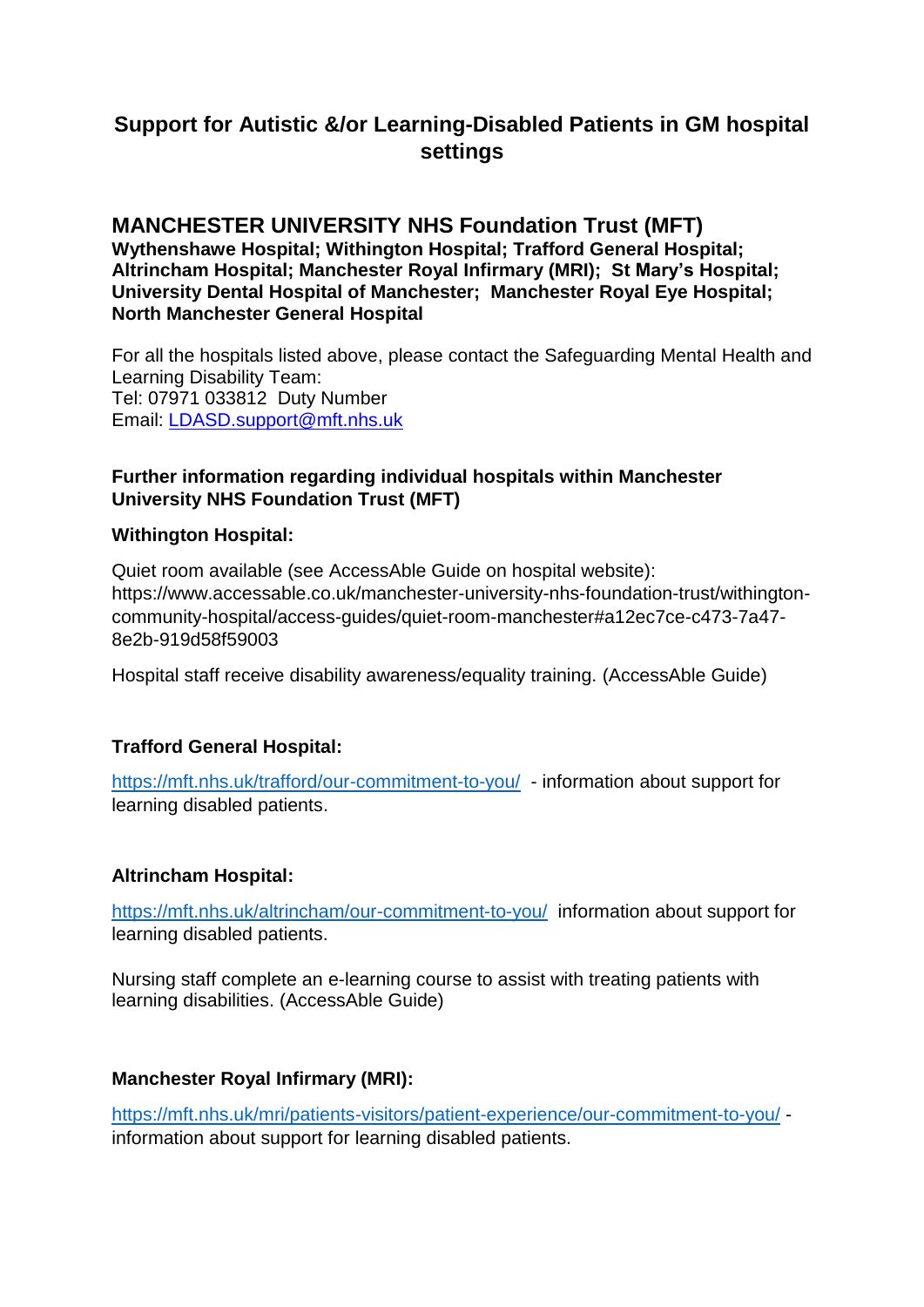Nursing staff complete an e-learning course to assist with treating patients with learning disabilities. (AccessAble Guide)

# **St Mary's Hospital:**

[https://mft.nhs.uk/saint-marys/patients-visitors/patient-experience/our-commitment](https://mft.nhs.uk/saint-marys/patients-visitors/patient-experience/our-commitment-to-you/)[to-you/](https://mft.nhs.uk/saint-marys/patients-visitors/patient-experience/our-commitment-to-you/) - information about support for learning disabled patients.

# **University Dental Hospital of Manchester:**

Paediatric dentistry department can be accessed by children with developmental problems, special needs, learning difficulties, autism and behavioural problems, who are unable to co-operate for routine dentistry.

[https://mft.nhs.uk/dental/our-commitment-to-you/-](https://mft.nhs.uk/dental/our-commitment-to-you/) information about support for learning disabled patients.

Nursing staff complete an e-learning course to assist with treating patients with learning disabilities. (AccessAble Guide)

The dental hospital may have consultants who specialise in children with learning disabilities &/or autistic children. Check website for current staffing details.

# **Manchester Royal Eye Hospital:**

[https://mft.nhs.uk/royal-eye/patients-visitors/patient-experience/our-commitment-to](https://mft.nhs.uk/royal-eye/patients-visitors/patient-experience/our-commitment-to-you/)[you/](https://mft.nhs.uk/royal-eye/patients-visitors/patient-experience/our-commitment-to-you/) - statement about support for learning disabled patients.

# **Royal Manchester Children's Hospital**

Ms Anna Ostmeier-Brill, Autism & Learning Disabilities Liaison Practitioner

Tel: 0161 701 5504

Email: [RMCHRALMP@mft.nhs.uk](mailto:RMCHRALMP@mft.nhs.uk)

Website: <https://mft.nhs.uk/rmch/services/services-for-children-with-autism/>